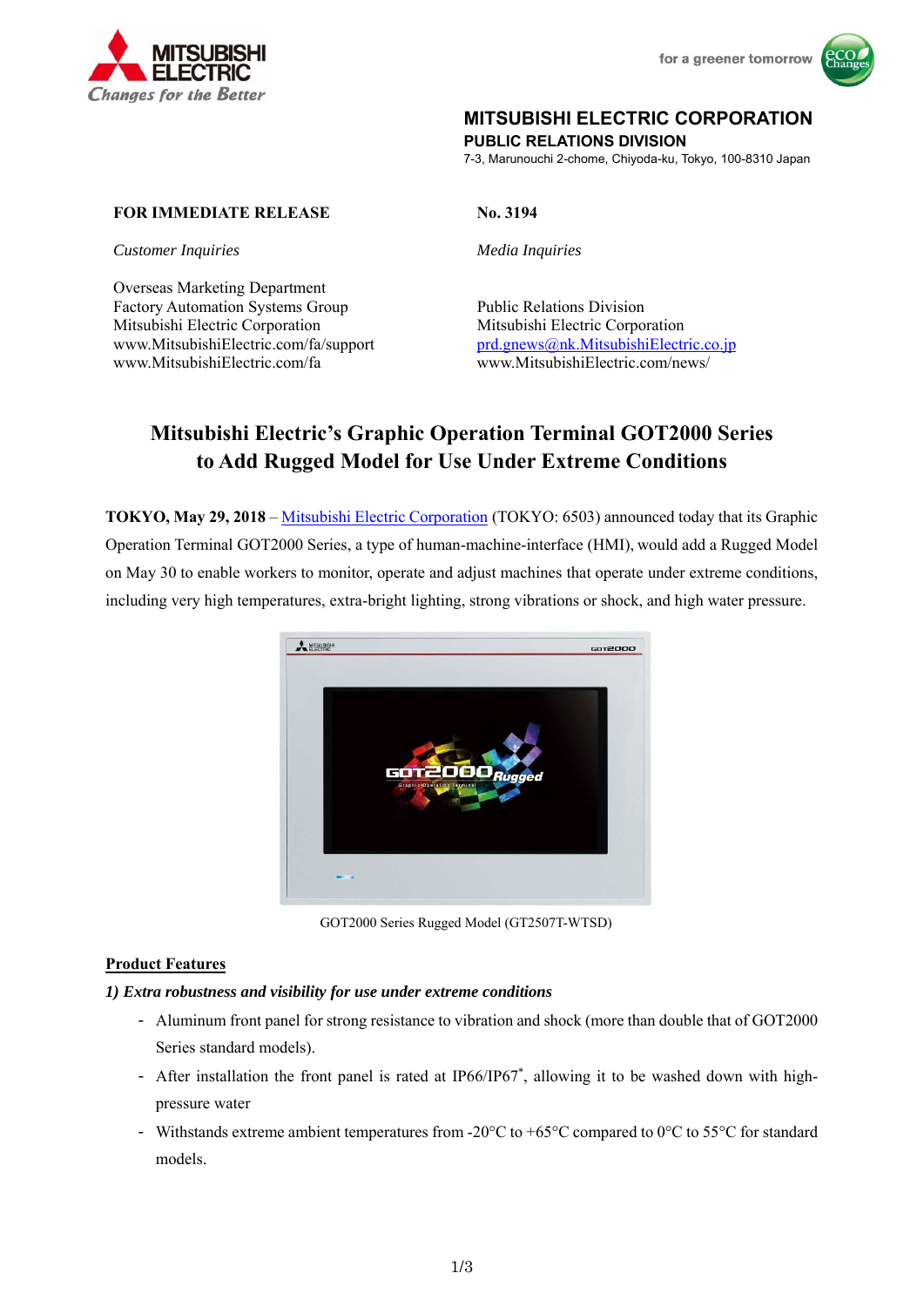- Wide 7-inch TFT screen (WVGA: 800x480) with 65,536 colors for impressive displays.
- Improved screen visibility and extra outdoor durability (approx. 95% UV resistance).
- \* Level of ingress of foreign bodies as defined by International Electrotechnical Commission (IEC): The first digit following IP is the resistance to solid objects, from fingers to dust, the second digit is the waterproof level, and the last F means oilproof (IPx6F: withstands strong water jets, IPx7F: withstands temporary immersion in water).

#### *2) Multiple communication interfaces for IoT worksites*

- Built-in Ethernet communication interface (Ethernet 2ch) for IoT integration.
- LAN module (optional) for wireless communication with PCs.

#### *3) Various functions to help reduce total costs and improve productivity*

- GOT mobile function\*\* to visualize overall state of facilities in real time using one or more remote devices (PCs, tablets, etc.) to reduce total costs at production sites.
- Audible warning function to help shorten downtimes and prevent misoperations.

\*\* Requires optional license (GT25-WEBSKEY)

#### **Purpose of Launch**

Human-machine-interfaces (HMIs) are used at many production sites to display/monitor the operational data of production facilities and to operate/adjust equipment. Mitsubishi Electric's GOT2000 HMI product line, first released in 2013, has been broadly adopted by manufacturers of semiconductors, flat-panel displays, and automotive and electronic devices. HMIs are also increasingly being used in outdoor locations such as parking lots, construction sites and mines, applications that require extra-robust and sturdy designs for use under extreme conditions. The new GOT2000 Series Rugged Model is designed to withstand extreme conditions in a wide range of categories, including operating temperatures, brightness, UV resistance, vibration, shock and water ingress.

#### **Sale Schedule**

| Product                        | Model        | Specification                                                          | Release      | Target sales/year |
|--------------------------------|--------------|------------------------------------------------------------------------|--------------|-------------------|
| GOT2000 Series<br>Rugged Model | GT2507T-WTSD | •7-inch wide screen<br>•Panel color: Silver<br>• Front panel: Aluminum | May 30, 2018 | $3,000$ units     |

#### **Performance Specifications**

| Item                            | GT2507T-WTSD                                        |  |
|---------------------------------|-----------------------------------------------------|--|
| Screen size (Resolution)        | 7-inch WVGA $(800 \times 480)$                      |  |
| Panel type                      | Analog resistive film                               |  |
| User memory                     | 32 MB (ROM) for storage, 128 MB (RAM) for operation |  |
| Operational ambient temperature | $-20^{\circ}$ C to 65 $^{\circ}$ C                  |  |